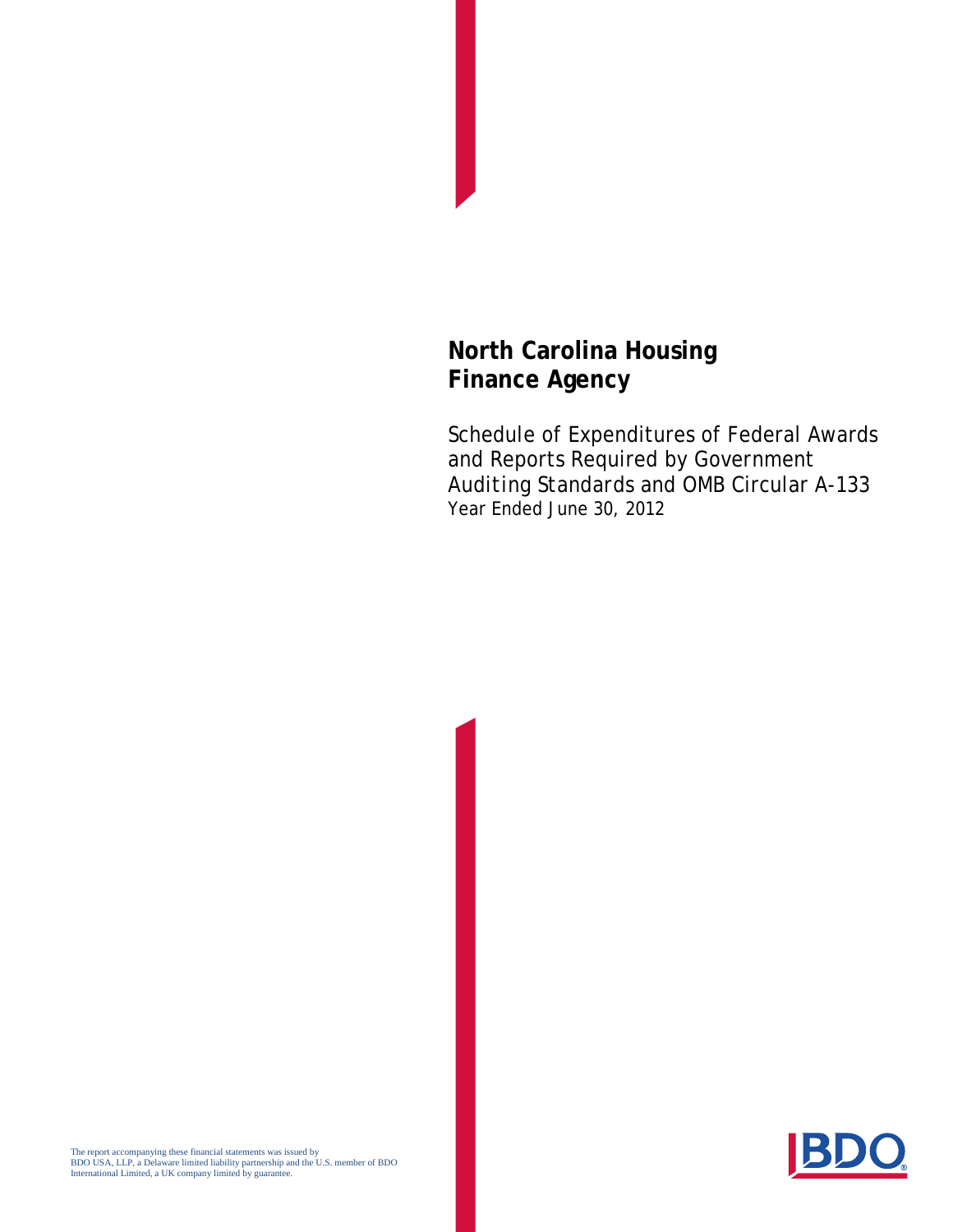Schedule of Expenditures of Federal Awards and Reports Required by *Government Auditing Standards* and OMB Circular A-133 Year Ended June 30, 2012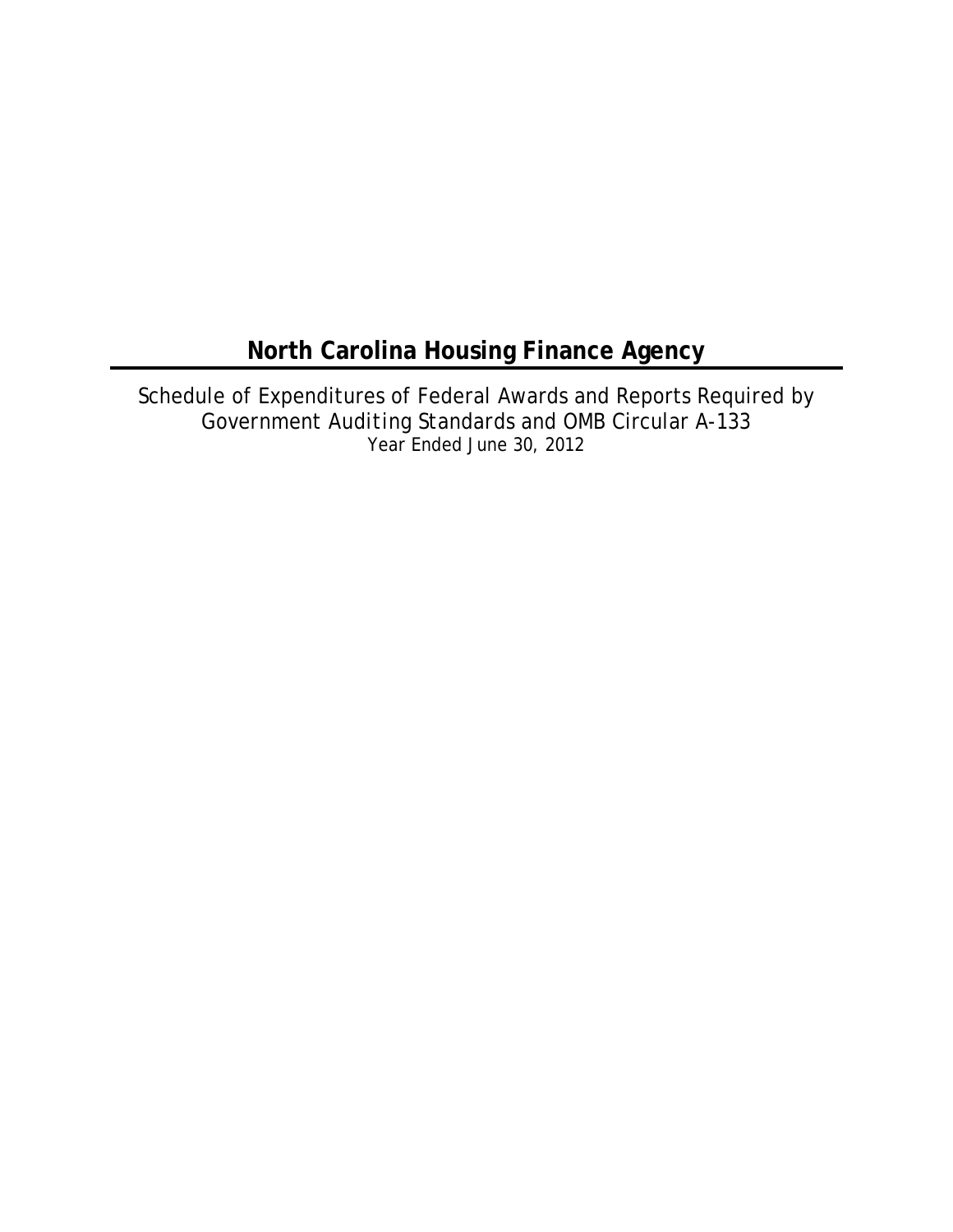## **Contents**

| Independent Auditors' Report on Internal Control Over Financial Reporting and<br>on Compliance and Other Matters Based on an Audit of Financial Statements<br>Performed in Accordance with Government Auditing Standards | $3 - 4$  |
|--------------------------------------------------------------------------------------------------------------------------------------------------------------------------------------------------------------------------|----------|
| Independent Auditors' Report on Compliance with Requirements That Could Have<br>a Direct and Material Effect on Each Major Program and on Internal Control Over<br>Compliance in Accordance with OMB Circular A-133      | $5-6$    |
| Schedule of Expenditures of Federal Awards                                                                                                                                                                               |          |
| Notes to the Schedule of Expenditures of Federal Awards                                                                                                                                                                  | 8        |
| Schedule of Findings and Questioned Costs                                                                                                                                                                                | $9 - 10$ |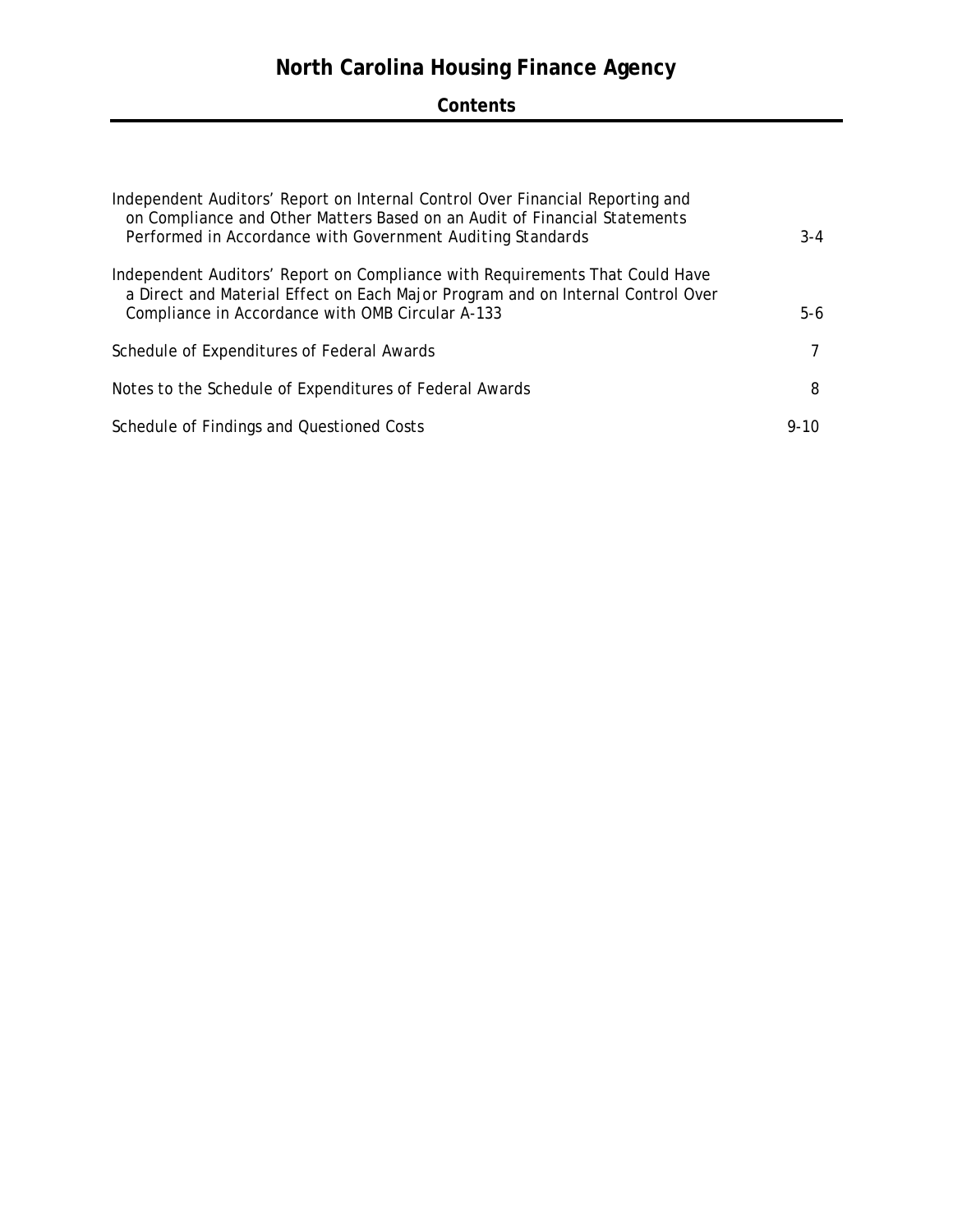

Tel: 919-754-9370 Fax: 919-754-9369 www.bdo.com

#### **Independent Auditors' Report on Internal Control Over Financial Reporting and on Compliance and Other Matters Based on an Audit of Financial Statements Performed in Accordance with** *Government Auditing Standards*

To the Audit Committee of the Board of Directors North Carolina Housing Finance Agency

We have audited the balance sheet of the North Carolina Housing Finance Agency (the "Agency"), a public agency and component unit of the State of North Carolina, as of June 30, 2012, and the related statements of revenues, expenses, and changes in net assets and cash flows for the year then ended, and have issued our report thereon dated September 13, 2012. We conducted our audit in accordance with auditing standards generally accepted in the United States of America and the standards applicable to financial audits contained in *Government Auditing Standards*, issued by the Comptroller General of the United States.

#### **Internal Control Over Financial Reporting**

Management of the Agency is responsible for establishing and maintaining effective internal control over financial reporting. In planning and performing our audit, we considered the Agency's internal control over financial reporting as a basis for designing our auditing procedures for the purpose of expressing our opinion on the financial statements, but not for the purpose of expressing an opinion on the effectiveness of the Agency's internal control over financial reporting. Accordingly, we do not express an opinion on the effectiveness of the Agency's internal control over financial reporting.

A *deficiency in internal control* exists when the design or operation of a control does not allow management or employees, in the normal course of performing their assigned functions, to prevent, or detect and correct misstatements on a timely basis. A *material weakness* is a deficiency, or combination of deficiencies, in internal control, such that there is a reasonable possibility that a material misstatement of the entity's financial statements will not be prevented, or detected and corrected on a timely basis.

Our consideration of internal control over financial reporting was for the limited purpose described in the first paragraph of this section and was not designed to identify all deficiencies in internal control over financial reporting that might be deficiencies, significant deficiencies or material weaknesses. We did not identify any deficiencies in internal control over financial reporting that we consider to be material weaknesses, as defined above.

#### **Compliance and Other Matters**

As part of obtaining reasonable assurance about whether the Agency's financial statements are free of material misstatement, we performed tests of its compliance with certain provisions of laws, regulations, contracts, and grant agreements, noncompliance with which could have a direct and material effect on the determination of financial statement amounts.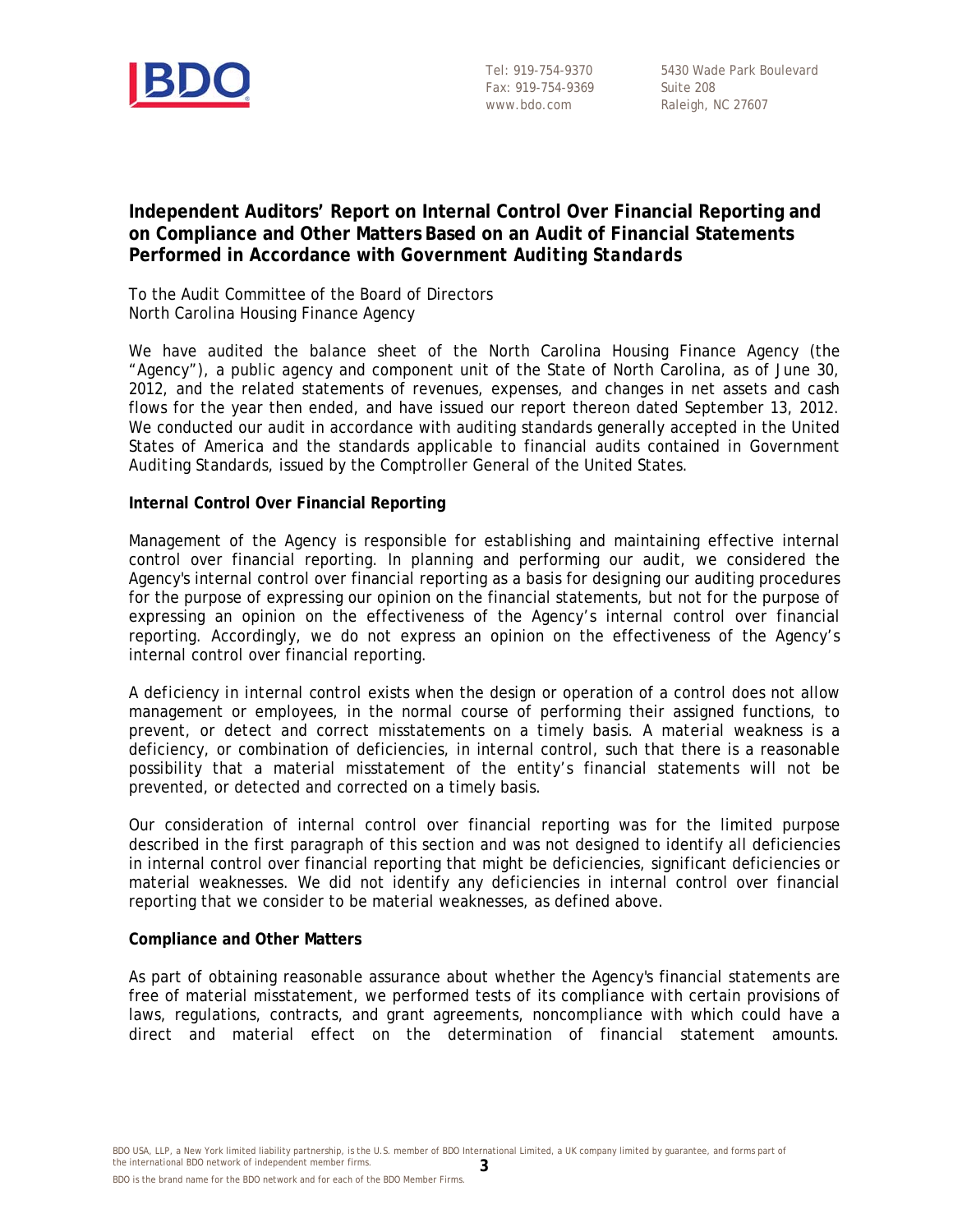

However, providing an opinion on compliance with those provisions was not an objective of our audit, and accordingly, we do not express such an opinion. The results of our tests disclosed no instances of noncompliance or other matters that are required to be reported under *Government Auditing Standards*.

This report is intended solely for the information and use of management, the Audit Committee of the Board of Directors, others within the entity, and federal awarding agencies and passthrough entities and is not intended to be and should not be used by anyone other than these specified parties.

BDO USA, LLP

September 13, 2012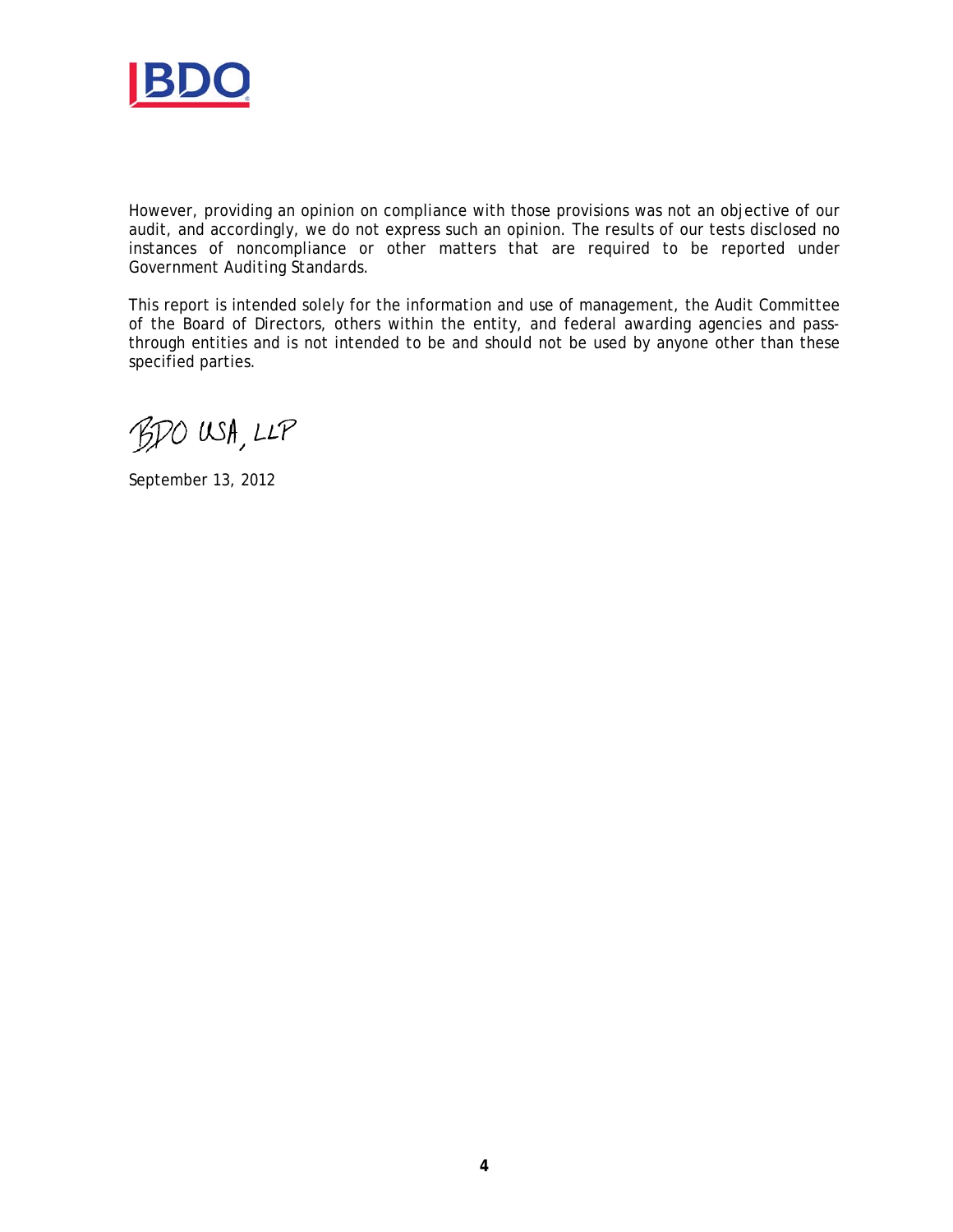

Tel: 919-754-9370 Fax: 919-754-9369 www.bdo.com

5430 Wade Park Boulevard Suite 208 Raleigh, NC 27607

### **Independent Auditors' Report on Compliance with Requirements That Could Have a Direct and Material Effect on Each Major Program and on Internal Control Over Compliance in Accordance with OMB Circular A-133**

To the Audit Committee of the Board of Directors North Carolina Housing Finance Agency

#### **Compliance**

We have audited the North Carolina Housing Finance Agency's (the "Agency") compliance with the types of compliance requirements described in the *OMB Circular A-133 Compliance Supplement* that could have a direct and material effect on each of the Agency's major federal programs for the year ended June 30, 2012. The Agency's major federal programs are identified in the summary of auditor's results section of the accompanying schedule of findings and questioned costs. Compliance with the requirements of laws, regulations, contracts, and grants applicable to each of its major federal programs is the responsibility of the Agency's management. Our responsibility is to express an opinion on the Agency's compliance based on our audit.

We conducted our audit of compliance in accordance with auditing standards generally accepted in the United States of America; the standards applicable to financial audits contained in *Government Auditing Standards*, issued by the Comptroller General of the United States; and OMB Circular A-133, *Audits of States, Local Governments, and Non-Profit Organizations*. Those standards and OMB Circular A-133 require that we plan and perform the audit to obtain reasonable assurance about whether noncompliance with the types of compliance requirements referred to above that could have a direct and material effect on a major federal program occurred. An audit includes examining, on a test basis, evidence about the Agency's compliance with those requirements and performing such other procedures as we considered necessary in the circumstances. We believe that our audit provides a reasonable basis for our opinion. Our audit does not provide a legal determination of the Agency's compliance with those requirements.

In our opinion, the Agency complied, in all material respects, with the compliance requirements referred to above that could have a direct and material effect on each of its major federal programs for the year ended June 30, 2012.

#### **Internal Control Over Compliance**

Management of the Agency is responsible for establishing and maintaining effective internal control over compliance with the requirements of laws, regulations, contracts, and grants applicable to federal programs. In planning and performing our audit, we considered the Agency's internal control over compliance with the requirements that could have a direct and material effect on a major federal program in order to determine the auditing procedures for the purpose of expressing our opinion on compliance and to test and report on internal control over compliance in accordance with OMB Circular A-133, but not for the purpose of expressing an opinion on the effectiveness of internal control over compliance. Accordingly, we do not express an opinion on the effectiveness of the Agency's internal control over compliance.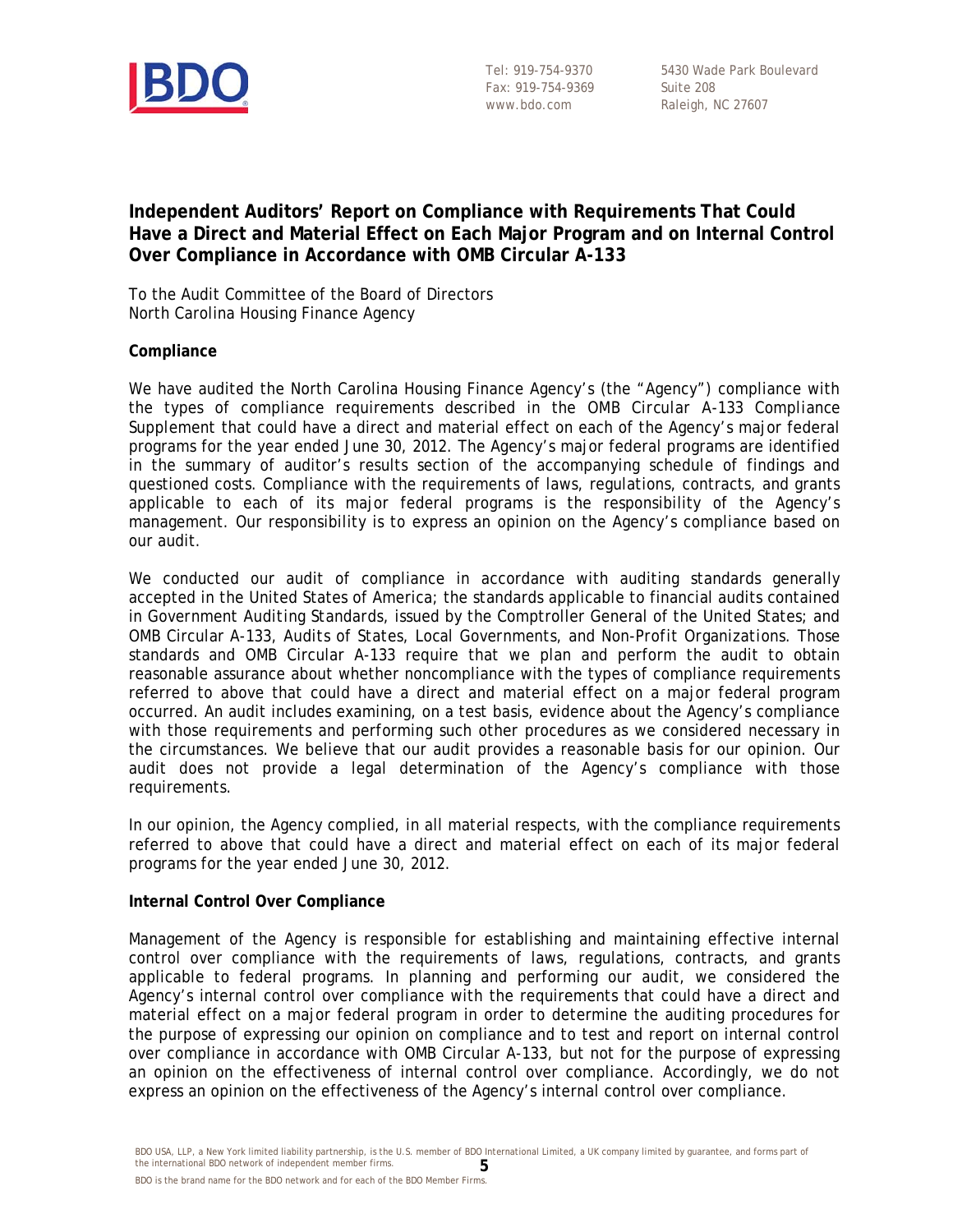

A *deficiency in internal control over compliance* exists when the design or operation of a control over compliance does not allow management or employees, in the normal course of performing their assigned functions, to prevent, or detect and correct, noncompliance with a type of compliance requirement of a federal program on a timely basis. A material weakness in internal control over compliance is a deficiency, or combination of deficiencies, in internal control over compliance, such that there is a reasonable possibility that material noncompliance with a type of compliance requirement of a federal program will not be prevented, or detected and corrected, on a timely basis.

Our consideration of internal control over compliance was for the limited purpose described in the first paragraph of this section and was not designed to identify all deficiencies in internal control over compliance that might be deficiencies, significant deficiencies or material weaknesses. We did not identify any deficiencies in internal control over compliance that we consider to be material weaknesses, as defined above.

#### **Schedule of Expenditures of Federal Awards**

We have audited the financial statements of the Agency as of and for the year ended June 30, 2012, and have issued our report thereon dated September 13, 2012. Our audit was conducted for the purpose of forming an opinion on the basic financial statements taken as a whole. The accompanying schedule of expenditures of federal awards is presented for purposes of additional analysis as required by U.S. Office of Management and Budget Circular A-133, *Audits of States, Local Governments, and Non-Profit Organizations*, and is not a required part of the basic financial statements. Such information is the responsibility of management and was derived from and relates directly to the underlying accounting and other records used to prepare the financial statements. The information has been subjected to the auditing procedures applied in the audit of the basic financial statements and certain additional procedures, including comparing and reconciling such information directly to the underlying accounting and other records used to prepare the basic financial statements or to the basic financial statements themselves, and other additional procedures in accordance with auditing standards generally accepted in the United States of America. In our opinion, the information is fairly stated, in all material respects, in relation to the basic financial statements taken as a whole.

This report is intended solely for the information and use of management, the Audit Committee of the Board of Directors*,* others within the entity, and federal awarding agencies and passthrough entities and is not intended to be and should not be used by anyone other than these specified parties.

BDO USA, LLP

September 13, 2012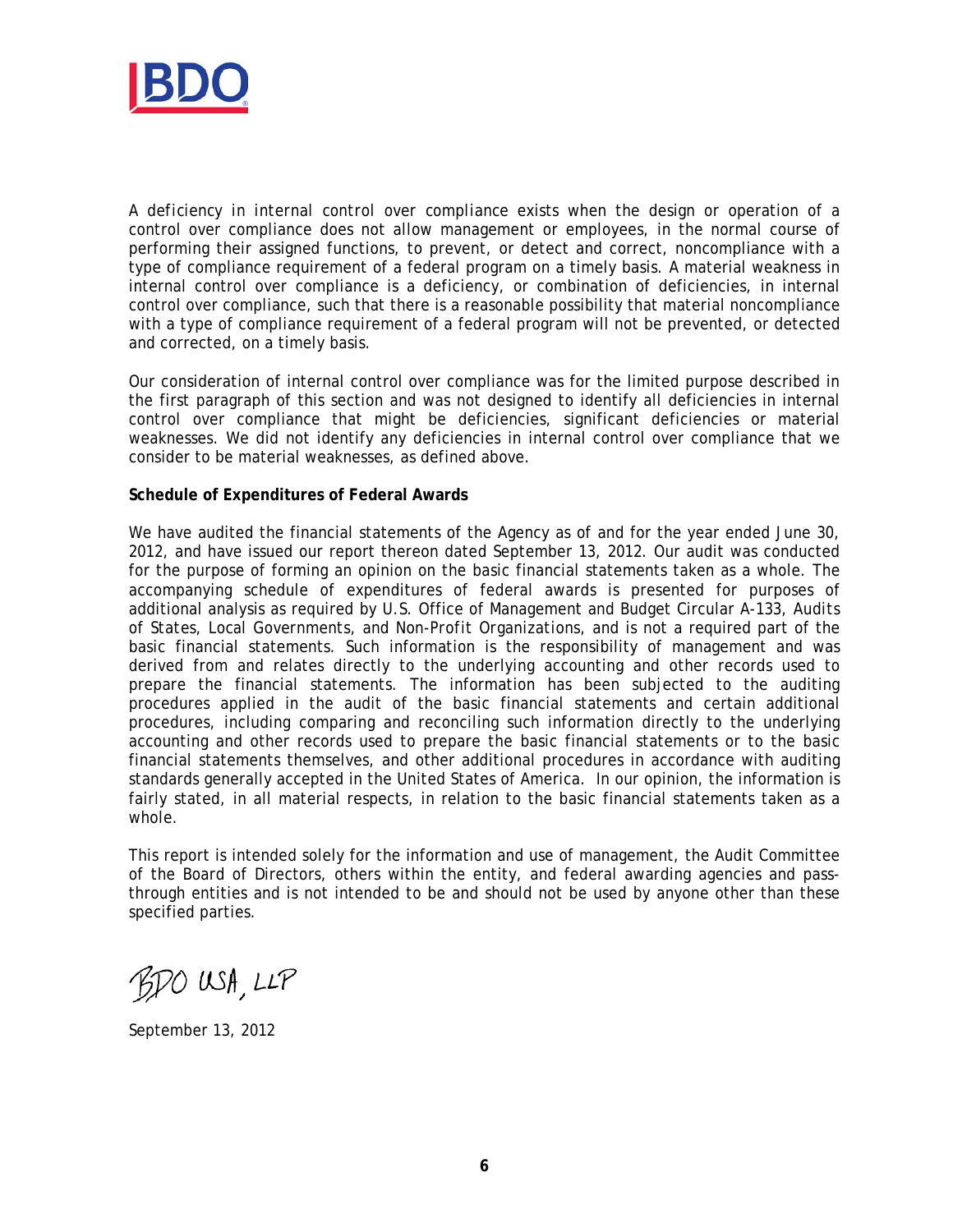### **Schedule of Expenditures of Federal Awards**

### **Year Ended June 30, 2012**

| Federal Grantor / Pass-through Grantor / Program or Cluster Title                          | Federal<br><b>CFDA</b><br><b>Number</b> | Grant<br>Number   | Federal<br>Expenditures<br>(In Thousands) |
|--------------------------------------------------------------------------------------------|-----------------------------------------|-------------------|-------------------------------------------|
| U.S. Department of Housing and Urban Development:                                          |                                         |                   |                                           |
| Direct:                                                                                    |                                         |                   |                                           |
| Section 8 Project-Based Cluster:                                                           |                                         |                   |                                           |
| Section 8 New Construction and Substantial Rehabilitation                                  | 14.182                                  | A-3259            | \$<br>1,416                               |
| Section 8 Housing Assistance Payments Program - Special Allocations                        | 14.195                                  | NC80-0CC0-001     | 146,620                                   |
| Total Section 8 Project-Based Cluster                                                      |                                         |                   | 148,036                                   |
| Stewart B. McKinney Homeless Assistance Act                                                | n/a                                     | n/a               | 573                                       |
| HOME Investment Partnerships Program                                                       | 14.239                                  | n/a               | 23,711                                    |
| Rural Housing and Economic Development Grant                                               | 14.250                                  | RH-09-NC-I-0082   | 66                                        |
| ARRA - Tax Credit Assistance Program                                                       | 14.258                                  | M09-ES370100      | 593                                       |
| Passed through from North Carolina Department of Commerce-Division of Community Assistance |                                         |                   |                                           |
| Community Development Block Grants/Entitlement Grants                                      | 14.218                                  | 08-N-1904         | 470                                       |
| Total U.S. Department of Housing and Urban Development                                     |                                         |                   | 173,449                                   |
| U.S. Department of Treasury - Chartered by Congress:                                       |                                         |                   |                                           |
| Direct:                                                                                    |                                         |                   |                                           |
| Hardest Hit Fund                                                                           | n/a                                     | n/a               | 77,741                                    |
| Pass through from Neighbor Works America                                                   |                                         |                   |                                           |
| National Foreclosure Mitigation Counseling Program                                         | 21.000                                  | PL110-161.95X1350 | 2,024                                     |
| Total U.S. Department of Treasury - Chartered by Congress                                  |                                         |                   | 79,765                                    |
| <b>Total Expenditures of Federal Awards</b>                                                |                                         |                   | \$<br>253,214                             |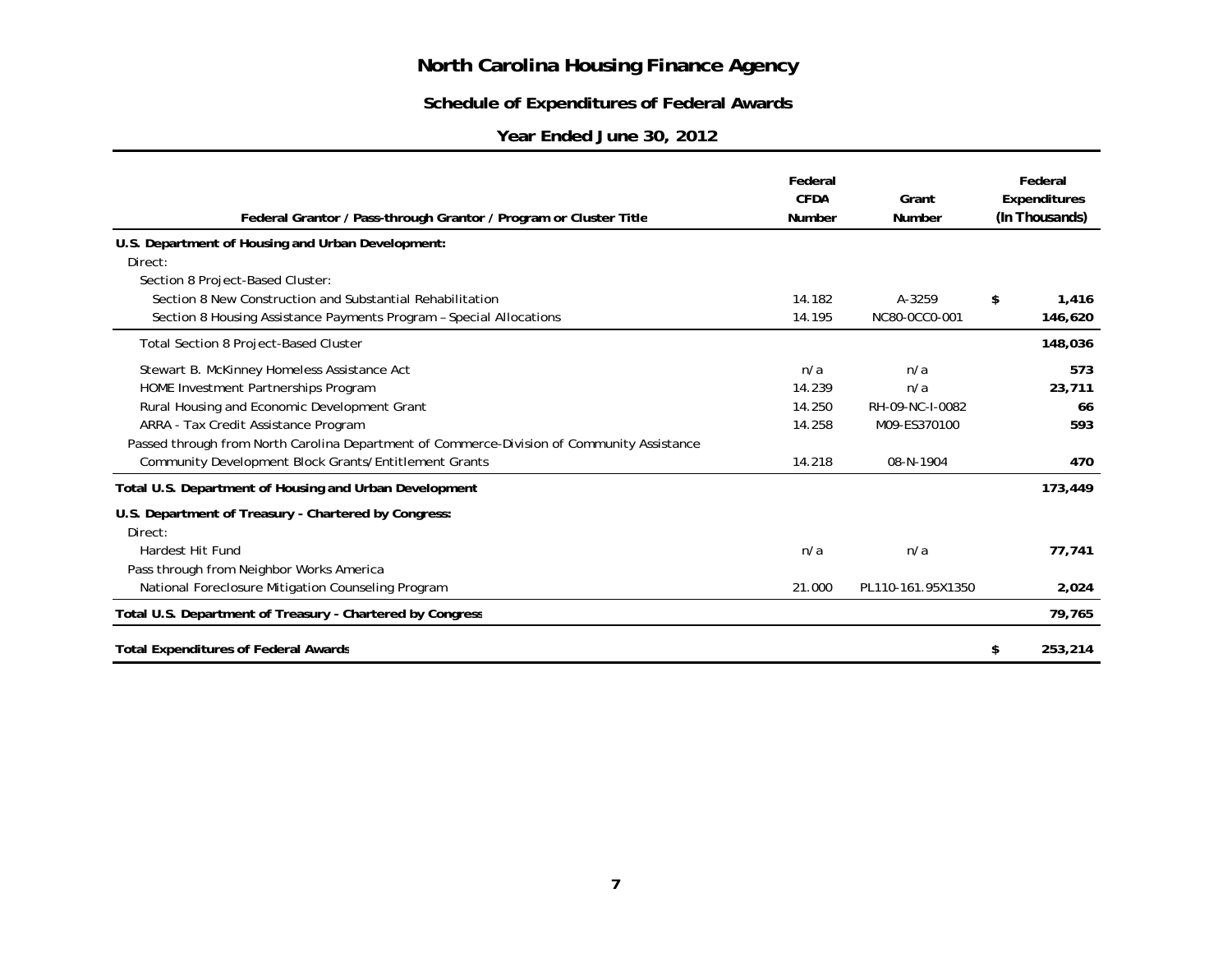#### **1. Basis of Presentation**

The accompanying schedule of expenditures of federal awards (the "Schedule") includes the federal grant activity of the North Carolina Housing Finance Agency (the "Agency") under programs of the federal government for the year ended June 30, 2012. The information in this Schedule is presented in accordance with the requirements of the Office of Management and Budget ("OMB") Circular A-133, *Audits of States, Local Governments and Non-Profit Organizations*. Because the Schedule presents only a selected portion of the operations of the Agency, it is not intended to and does not present the financial position, changes in net assets or cash flows of the Agency. Therefore, some amounts presented in the Schedule may differ from amounts presented in the Agency's basic financial statements.

All of the Agency's federal awards were in the form of cash assistance for the year ended June 30, 2012.

### **2. Summary of Significant Accounting Policies**

Expenditures reported on the Schedule are reported on the accrual basis of accounting. Such expenditures are recognized following the cost principles contained in OMB Circular A-122, Cost Principles for Non-Profit Organizations, wherein certain types of expenditures are not allowable or are limited as to reimbursement. As directed by the Office of the State Auditor of North Carolina, expenditures of funds from the State of North Carolina totaling \$63,803,951 are excluded from the Schedule.

### **3. Administrative Expenses**

The expenditures of federal awards included the following administrative fees:

| Year ended June 30,                                          |            | 2012       |  |
|--------------------------------------------------------------|------------|------------|--|
| Section 8 New Construction and Substantial Rehabilitation    | \$         | 1,615      |  |
| Section 8 Housing Assistance Payments Program - Special      |            |            |  |
| Allocations                                                  |            | 4,653,432  |  |
| HOME Investment Partnership Program                          |            | 2,489,179  |  |
| Rural Housing and Economic Development Grant                 |            | 8,761      |  |
| <b>Community Development Block Grants/Entitlement Grants</b> |            | 20,126     |  |
| Hardest Hit Program                                          | 14,002,441 |            |  |
| National Foreclosure Mitigation Counseling Program           |            | 152,082    |  |
|                                                              |            |            |  |
| Total                                                        | \$         | 21,327,636 |  |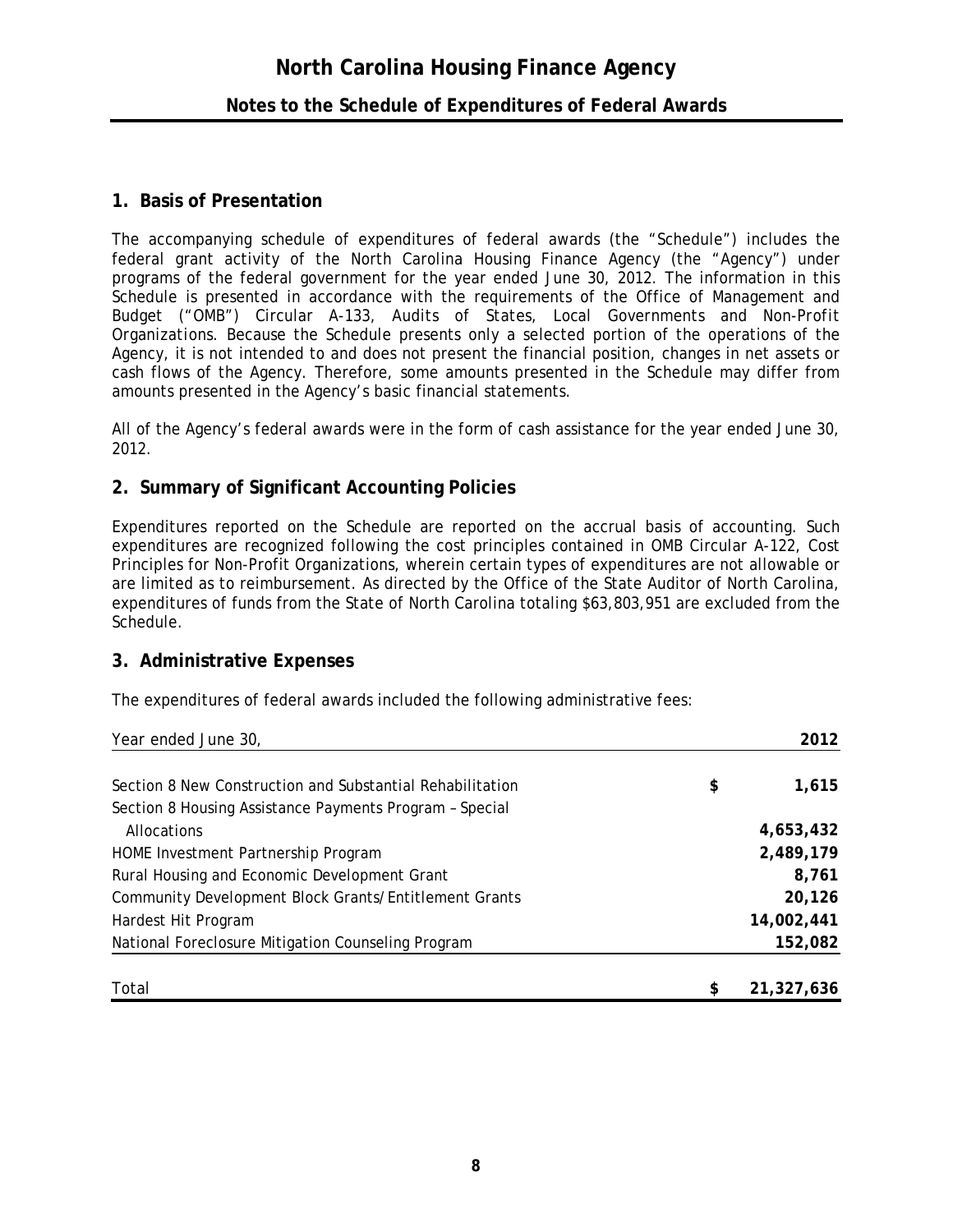## **Schedule of Findings and Questioned Costs**

Year Ended June 30, 2012

## **Part I—Summary of Auditor's Results**

| <b>Financial Statements</b>                                                                                                   |                                    |  |  |
|-------------------------------------------------------------------------------------------------------------------------------|------------------------------------|--|--|
| Type of auditor's report issued:                                                                                              | Unqualified                        |  |  |
| Internal control over financial reporting:                                                                                    |                                    |  |  |
| Material weakness(es) identified?                                                                                             | Yes<br>No<br>X.                    |  |  |
| Significant deficiency(ies) identified that are not<br>considered to be material weaknesses?                                  | None reported<br>Yes<br>X          |  |  |
| Noncompliance material to financial statements<br>noted?                                                                      | Yes<br>No<br>X.                    |  |  |
| <b>Federal Awards Section</b>                                                                                                 |                                    |  |  |
| Internal control over major programs:                                                                                         |                                    |  |  |
| Material weakness(es) identified?                                                                                             | Yes<br>X.<br>No                    |  |  |
| Significant deficiency(ies) identified that are not<br>considered to be material weaknesses?                                  | Yes.<br>None reported<br>X.        |  |  |
| Type of auditor's report issued on compliance for<br>major programs:                                                          | Unqualified                        |  |  |
| Any audit findings disclosed that are required to be<br>reported in accordance with section .510(a) of OMB<br>Circular A-133? | Yes.<br>No<br>X.                   |  |  |
| Identification of major programs:                                                                                             |                                    |  |  |
| <b>CFDA Number(s)</b>                                                                                                         | Name of Federal Program or Cluster |  |  |
| 14.182, 14.195                                                                                                                | Section 8 Project-Based Cluster    |  |  |
| 14.258                                                                                                                        | ARRA-Tax Credit Assistance Program |  |  |
| Dollar threshold used to distinguish between<br>Type A and Type B programs:                                                   | \$3,000,000                        |  |  |
| Auditee qualified as low-risk auditee?                                                                                        | Yes<br>No<br>Х.                    |  |  |